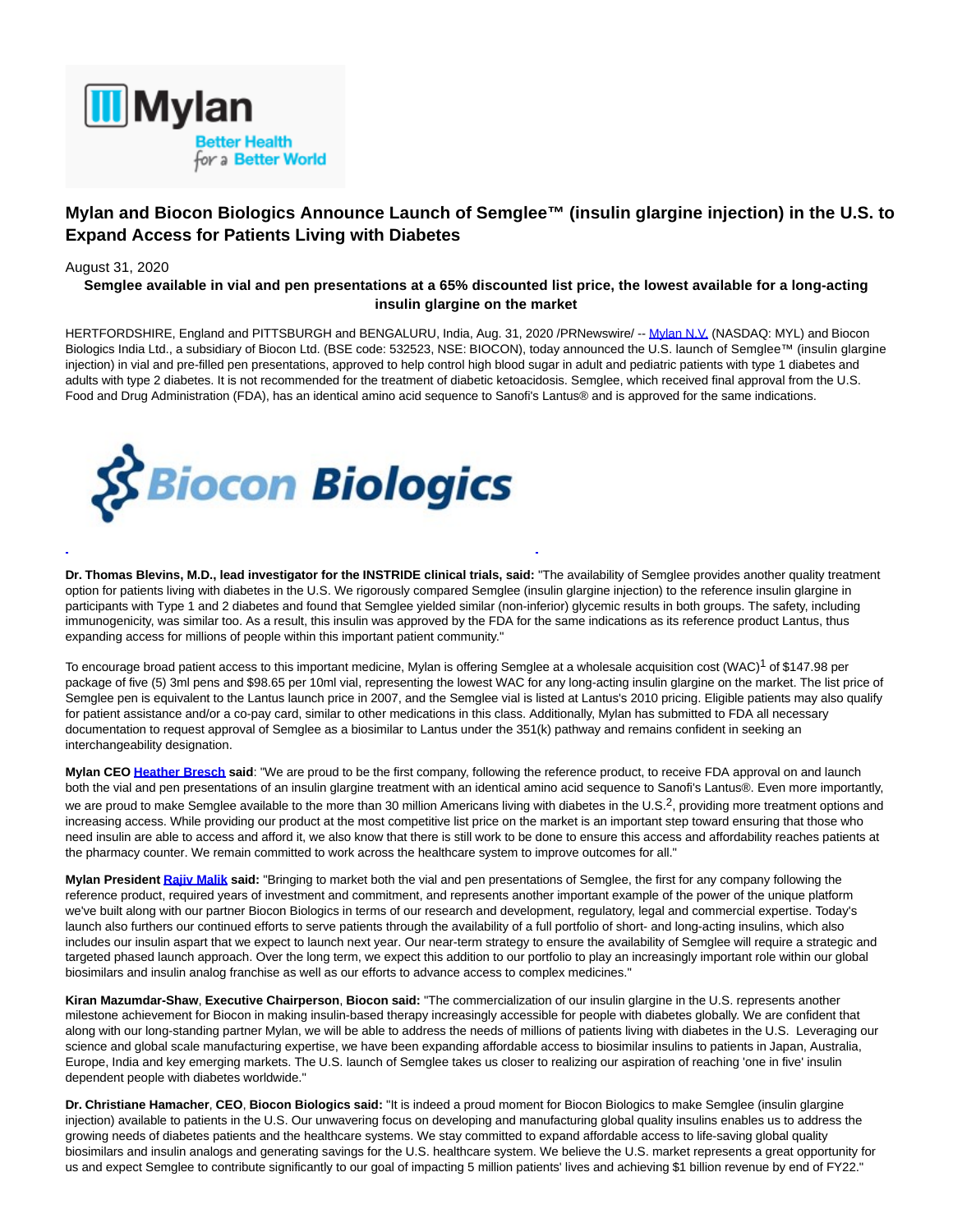The approval for Semglee was based on a comprehensive analytical, preclinical and clinical program (including the INSTRIDE studies) which confirmed the PK/PD, efficacy, safety profile and immunogenicity of Semglee as compared to Lantus in patients with type 1 and type 2 diabetes.

Today's launch follows favorable judgments on all remaining patent claims asserted by Sanofi against Mylan's insulin glargine products. Although Sanofi may seek certain appeals of those judgments, Mylan is confident they will not affect commercialization.

Sanofi's total IQVIA sales for the 12 months ending June 30, 2020 were approximately \$1.64 billion for Lantus 100 Units/mL Vial and approximately \$4.36 billion for Lantus SoloSTAR Pen.

Mylan and Biocon Biologic's insulin glargine has received regulatory approval in more than 45 countries around the world and is the third product approved by FDA through the Mylan-Biocon Biologics collaboration.

## **About the INSTRIDE Studies**

The INSTRIDE 1 and INSTRIDE 2 studies were randomized, confirmatory clinical trials designed to evaluate the efficacy and safety of Mylan's proposed insulin glargine, MYL-1501D, versus branded insulin glargine, Lantus. INSTRIDE 1 was a 52-week noninferiority study in 558 T1DM patients, while INSTRIDE 2 was a 24-week study in 560 T2DM (including insulin-naïve) patients. In both studies, patients were randomized to receive either once daily MYL-1501D or Lantus and the primary endpoint was change from baseline in HbA1c after 24 weeks. Secondary endpoints included glycemic endpoints like change from baseline in fasting plasma glucose and insulin dose, as well as safety endpoints like systemic reactions, devicerelated safety issues and immunogenicity. The safety, efficacy and immunogenicity data from these studies in T1DM and T2DM patients indicated that there were no differences in the Semglee and Lantus arms.

#### **Important Safety Information**

Semglee is a long-acting human insulin analog indicated to improve glycemic control in adults and pediatric patients with Type 1 diabetes mellitus and in adults with type 2 diabetes mellitus. It is not recommended for the treatment of diabetic ketoacidosis. Do not use during episodes of hypoglycemia or if hypersensitive to insulin glargine or it's excipients. Patients should be instructed to never share the prefilled pen even if the needle is changed. Changes to a patient's insulin regimen should be done under close medical supervision with increased frequency of blood glucose monitoring as hyper- or hypoglycemia may occur. Hypoglycemia is the most common adverse reaction with insulin, including Semglee and it may be life-threatening. Increase frequency of glucose monitoring with changes to: insulin dosage, coadministered glucose lowering medications, meal pattern, physical activity; and in patients with renal or hepatic impairment and hypoglycemia unawareness. Patients and caregivers must be educated to recognize and manage hypoglycemia. Medication errors can result from accidental mix-ups among insulin products. Instruct patients to always check the insulin label before injection. Severe, life-threatening generalized allergy, including anaphylaxis can occur with insulin products, including Semglee. If hypersensitivity reaction occurs, discontinue Semglee and treat per standard of care and monitor until symptoms and signs resolve. Monitor potassium levels for hypokalemia and treat if indicated. Fluid retention and heart failure have been reported with concomitant use of thiazolidinediones (TZD). Observe for signs and symptoms of heart failure; consider dosage reduction or discontinuation of TZD if heart failure occurs.

#### **About the Mylan and Biocon Biologics Collaboration**

Mylan and Biocon Biologics are exclusive partners on a broad portfolio of biosimilars and insulin analogs. Mylan has exclusive commercialization rights for insulin glargine in the U.S., Canada, Australia, New Zealand, the European Union and European Free Trade Association countries. Biocon Biologics has exclusive rights for Japan and a few emerging markets, and co-exclusive commercialization rights with Mylan in the rest of the world.

#### **About Mylan**

Mylan is a global pharmaceutical company committed to setting new standards in healthcare. Working together around the world to provide 7 billion people access to high quality medicine, we innovate to satisfy unmet needs; make reliability and service excellence a habit; do what's right, not what's easy; and impact the future through passionate global leadership. We offer a portfolio of more than 7,500 marketed products around the world, including antiretroviral therapies on which approximately 40% of people being treated for HIV/AIDS globally depend. We market our products in more than 165 countries and territories. We are one of the world's largest producers of active pharmaceutical ingredients. Every member of our approximately 35,000-strong workforce is dedicated to creating better health for a better world, one person at a time. Learn more at [Mylan.com.](https://c212.net/c/link/?t=0&l=en&o=2903178-1&h=3859695926&u=http%3A%2F%2Fwww.mylan.com%2F&a=Mylan.com) We routinely post information that may be important to investors on our website at [investor.mylan.com.](https://c212.net/c/link/?t=0&l=en&o=2903178-1&h=2188302815&u=https%3A%2F%2Finvestor.mylan.com%2F&a=investor.mylan.com)

#### **About Biocon Biologics India Limited:**

Biocon Biologics India Limited (Biocon Biologics), a subsidiary of Biocon Ltd, is uniquely positioned as a fully integrated 'pure play' biosimilars organization in the world. Building on the four pillars of Patients, People, Partners and Business, Biocon Biologics is committed to transforming healthcare and transforming lives. Biocon Biologics is leveraging cutting-edge science, innovative tech platforms and advanced research & development capabilities to lower treatment costs while improving healthcare outcomes. It has a platform of 28 biosimilar molecules across diabetes, oncology, immunology, dermatology, ophthalmology, neurology, rheumatology and inflammatory diseases. Five molecules from Biocon Biologics' portfolio have been taken from lab to market, of which three have been commercialized in developed markets like EU, Australia, United States, Canada and Japan. It aspires to benefit 5 million patient lives with its biosimilars and attain a revenue milestone of USD 1 billion in FY22. Follow-us on Twitter: @BioconBiologics

#### **About Biocon Limited**

Biocon Limited, publicly listed in 2004, (BSE code: 532523, NSE Id: BIOCON, ISIN Id: INE376G01013) is an innovation-led global biopharmaceuticals company committed to enhance affordable access to complex therapies for chronic conditions like diabetes, cancer and autoimmune. It has developed and commercialized novel biologics, biosimilars, and complex small molecule APIs in India and several key global markets as well as generic formulations in the US and Europe. It also has a pipeline of promising novel assets in immunotherapy under development. [www.biocon.com F](https://c212.net/c/link/?t=0&l=en&o=2903178-1&h=1112232713&u=http%3A%2F%2Fwww.biocon.com%2F&a=www.biocon.com)ollow-us on Twitter: @bioconlimited

### **Forward-Looking Statements: Mylan**

This press release includes statements that constitute "forward-looking statements," including with regard to the launch of Semglee; that Semglee will be available in vial and pen presentations at a 65% discounted list price, the lowest available for a long-acting insulin glargine on the market; that to encourage broad patient access to this important medicine, Mylan is offering Semglee at a wholesale acquisition cost (WAC) of \$147.98 per package of five (5) 3ml pens and \$98.65 per 10ml vial, representing the lowest WAC for any long-acting insulin glargine on the market; that eligible patients may also qualify for patient assistance and/or a co-pay card, similar to other medications in this class; that additionally, Mylan has submitted to FDA all necessary documentation to request approval of Semglee as a biosimilar to Lantus under the 351(k) pathway and to seek an interchangeability designation; while providing our product at the most competitive list price on the market is an important step toward ensuring that those who need